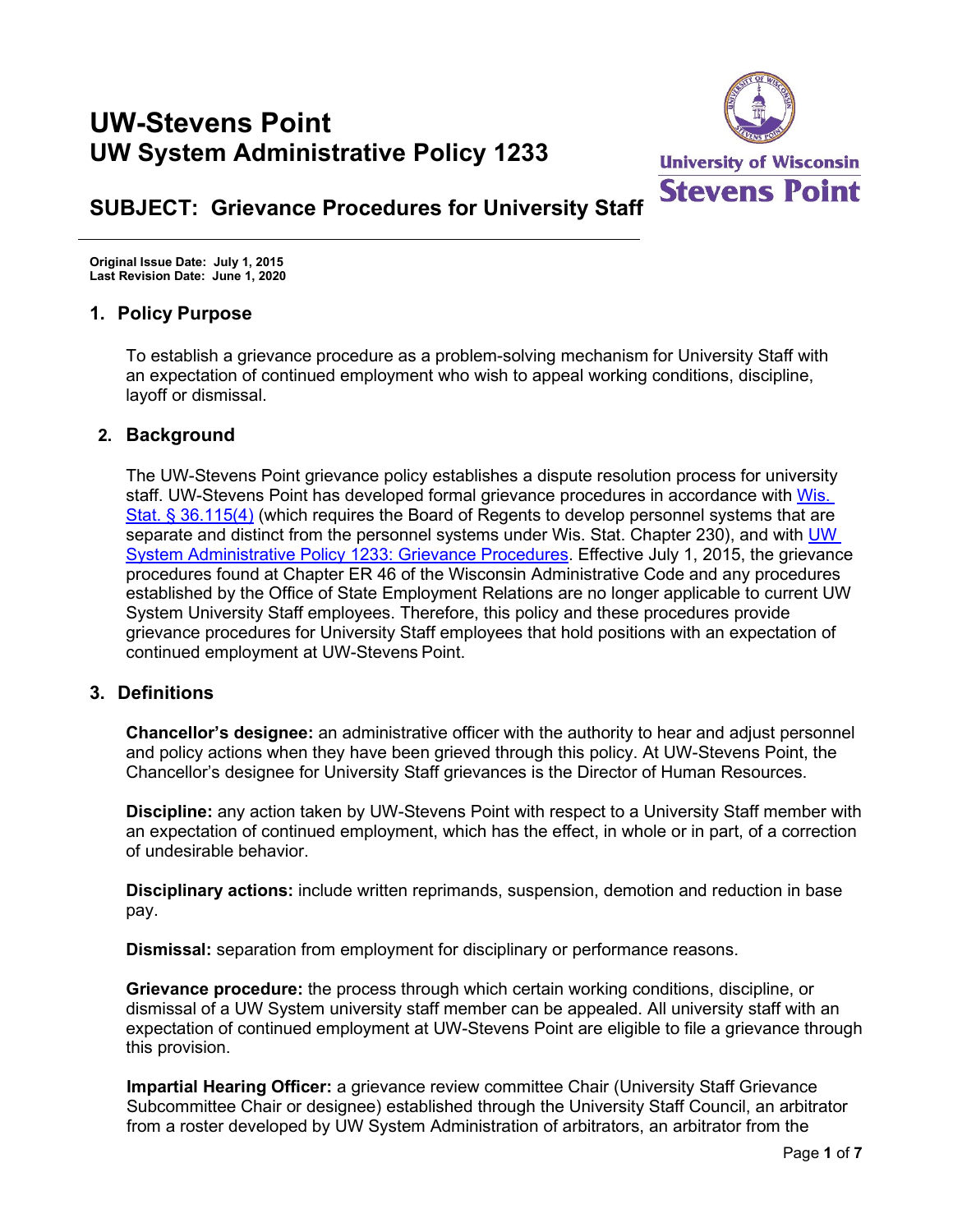Wisconsin Employment Relations Commission (WERC) roster of neutral decision makers not employed by the WERC or an arbitrator employed by the Wisconsin Employment Relations Commission.

**Just Cause:** a standard that is applied to determine the appropriateness of a disciplinary action. The elements of determining whether just cause exists include:

- Whether the employee had notice of reasonable workplace expectations and the potential consequences if those expectations were not met;
- Whether a full, fair and complete investigation was undertaken by the employer before discipline or discharge to determine whether the employee violated expectations;
- Whether the employer obtained substantial evidence of the employee's guilt;
- Whether workplace expectations were applied equitably and without discrimination; and
- Whether the degree of discipline imposed was reasonably related to the seriousness of the employee's offense and the employee's past record.

**Layoff:** separation from employment for reasons of budget or due to the discontinuance, curtailment, modification, or reduction of a program.

**University Staff:** are members of the university workforce that contribute in a broad array of positions in support of the university's mission and are not exempt (e.g. hourly)<sup>1</sup> from the overtime provisions of the Fair Labor Standards Act (FLSA).

**University Staff Grievance Subcommittee:** is a standing subcommittee of the University Staff Council, consisting of one elected representative from each employee group represented on the University Staff Council (i.e., Academic Affairs Division, Business Affairs Division, Student Affairs Division, and at-large), and one appointed representative from the Department of Human Resources. Three additional members shall carry "replacement status" for hearing grievances in the event of an absence or conflict of interest of on the standing subcommittee members. Service on the University Staff Grievance Subcommittee will be conducted without loss of pay and subcommittee members will be released from their regular duties to participate.

['Note: All FLSA exempt employees holding positions in the State of Wisconsin classified service as of June 30, 2015 are given the choice to remain in the University Staff for as long as they retain their existing positions, or to be voluntarily reassigned to a position that UW-Stevens Point has designated as either an Academic Staff or Limited Appointment position – see [UW System Administrative Policy 1277:](https://www.wisconsin.edu/uw-policies/uw-system-administrative-policies/compensation/compensation-merit-pay/) Compensation]

#### **4. Grievable Subjects**

University staff with an expectation of continued employment may file a formal grievance contesting layoffs and disciplinary actions if the employee alleges that the action was taken without just cause. These grievances may be moved through the steps of the grievance procedure as follows:

Layoffs may be grieved only through Step Two (A or B) of the grievance procedure. Written reprimands may be grieved only through Step One of the grievance procedure. Other disciplinary actions may be grieved only through Step Two of the grievance procedure. Dismissals may be grieved beginning at Step Two A or B, and Step Two A grievances may be processed through Step Three of the grievance procedure.

University staff may file a formal grievance regarding working conditions if the employee alleges that the employer failed to comply with an applicable policy, rule, or procedure. Such a grievance may allege that the University failed to provide safe working conditions. Grievances regarding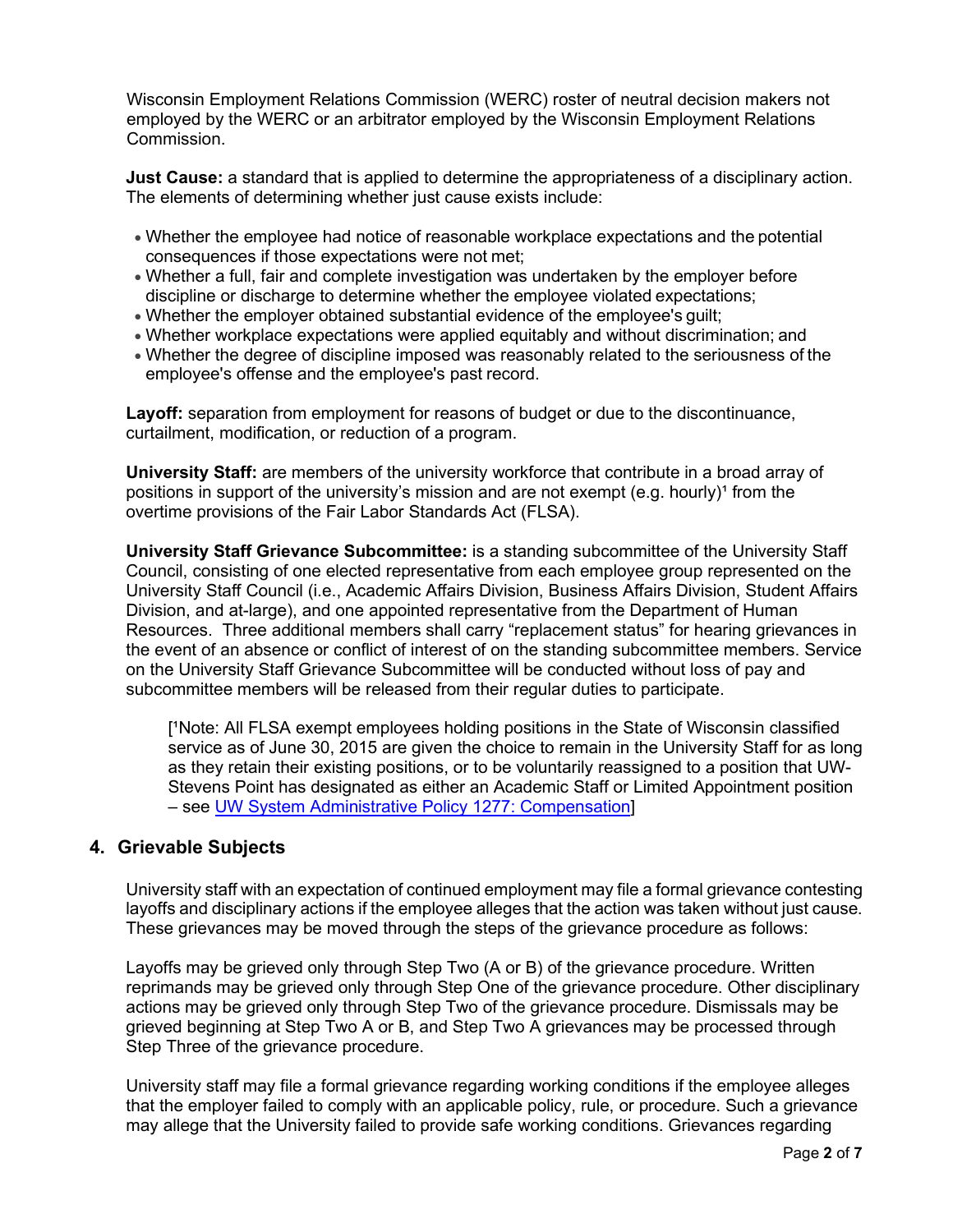working conditions may be grieved through Step One of the grievance procedure.

# **5. Non-Grievable Subjects**

Actions not grievable under this policy include the following:

- Verbal warning or verbal reprimand
- Termination of an appointment for temporary employment
- Release from probation
- Performance evaluations
- Any matter alleging sexual harassment or matters alleging harassment and/or discrimination on the basis of protected class (e.g. age, race, creed, color, sex, marital status, disability, sexual orientation, national origin, or arrest and conviction record) whose complaints are appropriate for the procedures of the UW-Stevens Point Department of Human Resources, and other state and federal laws.
- Activities falling under management rights are not grievable. Management rights include, but are not limited to:
	- Utilizing personnel, methods, and means in the most appropriate and efficient manner possible as determined by management
	- Managing and directing employees
	- Determining the size and composition of the work force
	- Determining the content of written policies and procedures
	- Managing the job evaluation system, which includes position classification, the establishment of position qualification standards, and the allocation of positions to classifications.
	- Hiring, promotions, assigning or returning employees
	- Establishing reasonable work expectations

# **6. Right to Representation**

University staff employees have the right to representation at any meeting, including a hearing, if an employee reasonably believes that the meeting could lead to discipline. If appropriate notice is provided to the employer, employees and their representatives are permitted a reasonable amount of time to investigate and prepare a grievance without loss of pay. The representative has the right to observe and take notes. They have a limited right to speak but can serve as an advisor to the employee including repeating certain points stated by employee, explaining significance of points made by the employee, and speaking about practices at the work site. The representative has no right to speak for the employee in response to questions.

# **7. Grievance Procedure**

Prior to filing a formal grievance, university staff employees are encouraged to first seek resolution of their grievances through informal discussions with their immediate supervisors, and/or the [UW-Stevens Point University Staff Disciplinary Policy and Procedures.](https://www.uwsp.edu/hr/Documents/University%20Staff%20Disciplinary%20Policy.pdf) The Department of Human Resources may serve as a resource to mediating a resolution. If such a discussion does not resolve the matter, an employee may file a formal grievance following the procedures set forth in this policy.

University Staff serving a probationary period do not have the right to file grievances on layoff or release from probation.

Discipline or dismissal of a University Staff member with an expectation of continued employment may be imposed only for just cause.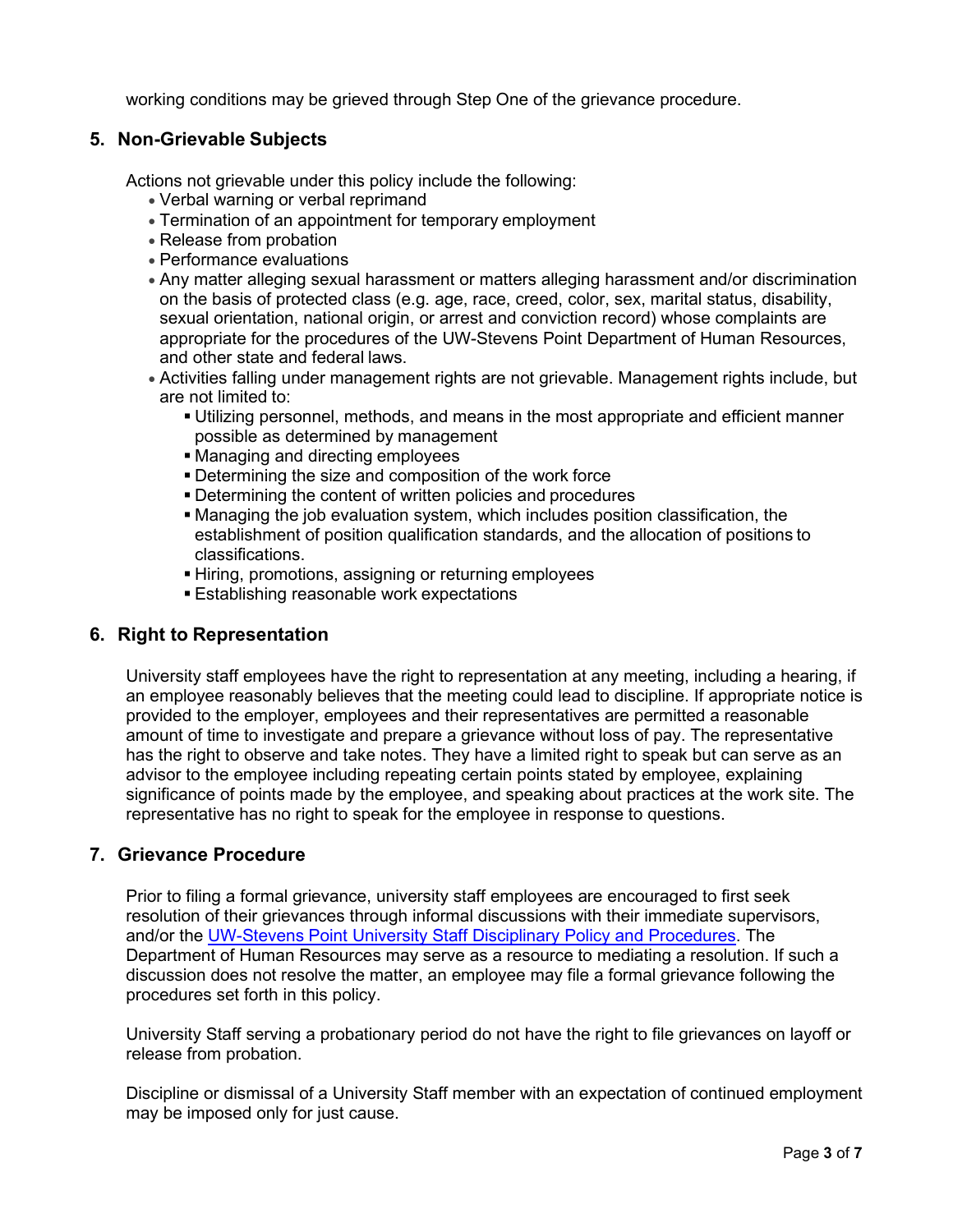The University Staff Grievance Subcommittee will be provided with copies of letters of discipline issued to University Staff employees.

Grievances shall be submitted on a form provided by the employer. Only one subject matter may be covered in any one grievance. Each grievance shall describe the facts upon which the grievance is based, and the relief sought by the employee.

The employee and the appropriate grievance step respondent may agree in writing to extend the time limits in any step of the grievance procedure. Parties are strongly encouraged to resolve situations prior to a grievance being filed, but upon filing, parties are encouraged to resolve grievances at early stages of grievance procedures.

UW-Stevens Point is prohibited from retaliating against a grievant for filing a grievance or against a representative or witness who participates, or is scheduled to participate, in grievance proceedings.

At any stage of the process, the employee may choose to submit a written statement in lieu of participating in a grievance hearing. The written statement will be considered in the same manner as an in-person hearing.

The grievant has the burden of proving his/her case by a preponderance of the evidence, except in the case of a discipline or dismissal, for which the University will have the burden of proving just cause by a preponderance of the evidence.

If an employee fails to observe any grievance procedures time limits, the grievance will be considered resolved. Time limits may be extended only by mutual agreement between the grievant and a UW- Stevens Point management designee.

Grievances shall be pursued in accordance with the following steps and time limits. Working condition and written reprimand grievances may be processed through Step One only. Layoff and discipline grievances will begin at Step One and may proceed no further than Step Two. Dismissal appeals will begin at Step Two, as outlined below, and may proceed to Step Three.

|                          | <b>STEP ONE</b>           | <b>STEP TWO</b>    |                                                | <b>STEP THREE</b> |
|--------------------------|---------------------------|--------------------|------------------------------------------------|-------------------|
|                          |                           | STEP <sub>2A</sub> | STEP 2B<br>(employed<br>as of June<br>30, 2015 |                   |
| <b>WORKING</b>           | x                         |                    |                                                |                   |
| <b>CONDITIONS</b>        |                           |                    |                                                |                   |
| <b>WRITTEN REPRIMAND</b> | $\boldsymbol{\mathsf{x}}$ |                    |                                                |                   |
| <b>OTHER DISCIPLINE</b>  | X                         | x                  | х                                              |                   |
| <b>LAYOFF</b>            | x                         | х                  | x                                              |                   |
| <b>DISMISSAL</b>         |                           | х                  | x                                              | х                 |

#### **Step One:**

If informal attempts to resolve a matter through discussion between an employee and supervisor are not successful, a grievance may be filed. Grievances shall be filed with the employee's supervisor or with an HR representative no later than thirty (30) calendar days from the date the grievant first became aware or should have become aware (with the exercise of reasonable diligence), of the matter grieved. Grievances shall be submitted on the UW-Stevens Point Employee Grievance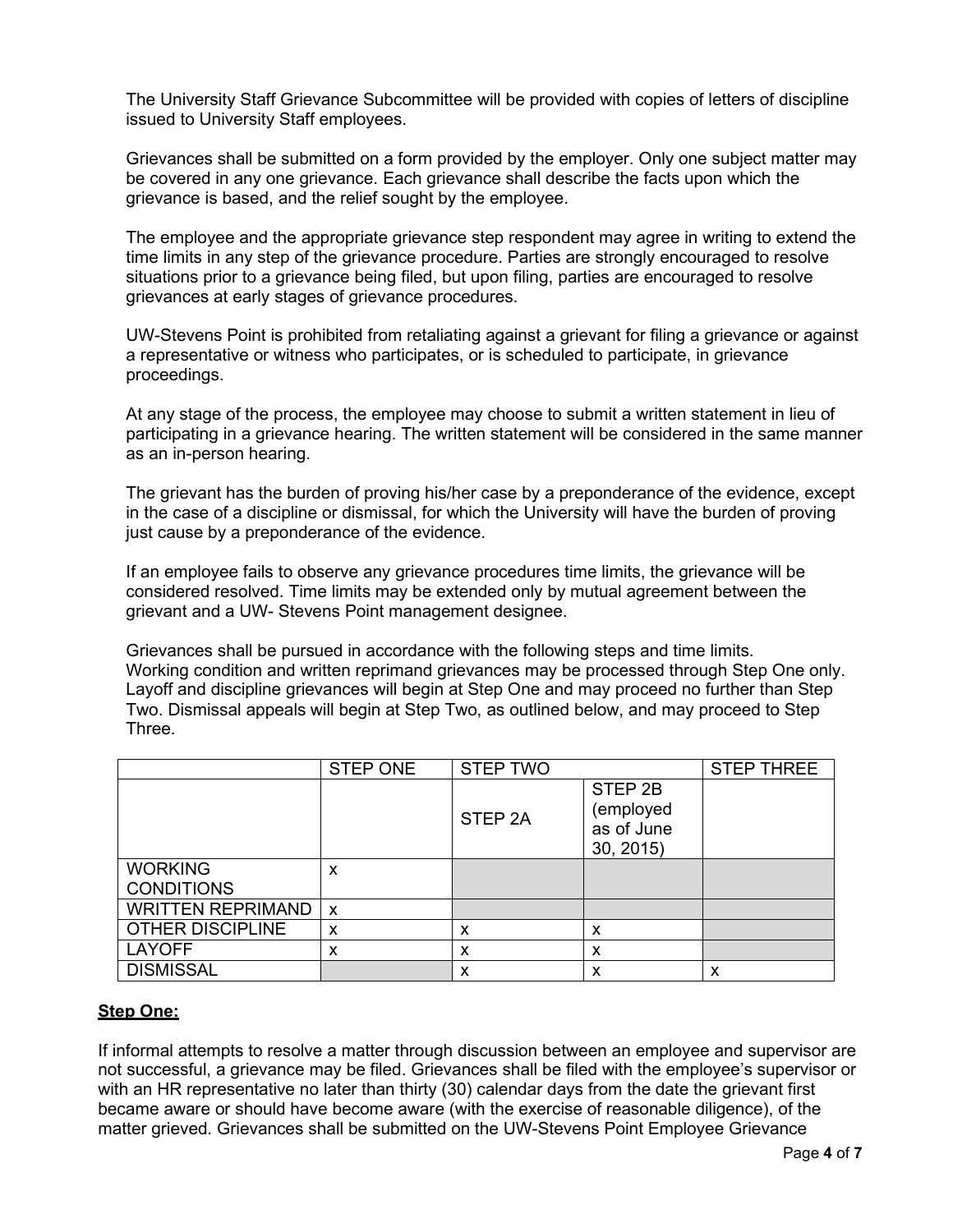Report (Attachment 1). Each grievance shall describe the facts upon which the grievance is based, and the relief sought. Within thirty (30) calendar days of receipt of the written grievance, the respective university officer, or another appropriate management designee, will meet with the grievant to hear the grievance. The grievant shall receive a written decision no later than seven (7) calendar days after this meeting. If the subject of the grievance is not discipline or layoff, there will be no further opportunity for appeal.

#### **Step Two A (Standard Procedure):**

When an employee has filed a grievance alleging that a discipline decision (not including written reprimands) was not based on just cause and is dissatisfied with the Step One decision, the employee may appeal the decision to an impartial hearing officer. To file at Step Two A, the grievant must inform the Department of Human Resources of their desire to appeal within ten (10) calendar days from receipt of the answer in Step One. The Department of Human Resources will review the options for an impartial hearing officer with the employee. The employee must select which impartial hearing officer will hear the case at the time the appeal is filed. The arbitration fee, if applicable, shall be split equally between the University and the employee. In the event the employee prevails, the University will pay the full arbitration fee. An appeal of a dismissal will begin at Step Two and must be filed within twenty (20) calendar days of the date of written notice of dismissal.

At issue before the impartial hearing officer will be whether just cause for the discipline or discharge exists. For cases involving layoff, the issue before the impartial hearing officer will be whether the applicable layoff procedure was followed.

The impartial hearing officer may refuse to hear a grievance for lack of timeliness or because the attempted grievance involves a non-grievable issue.

The impartial hearing officer will be charged with hearing the case within thirty (30) calendar days of the filing and responding within fourteen (14) calendar days of the hearing. The deadlines may be extended by mutual agreement. Hearings may be recorded. The hearing shall be closed unless it is opened by mutual consent.

The impartial hearing officer will make a report and recommendations to the Chancellor or to another appropriate management designee within fourteen (14) calendar days of the hearing. Within twenty (20) calendar days of receipt of the report and recommendations, the management designee shall issue a statement accepting or rejecting the findings of the impartial hearing officer and explaining how the recommendations will be implemented.

# **Step Two B (Grandfathered Procedure for Certain University Staff):**

An employee who held permanent status in State employment prior to July 1, 2015 and according to the provisions of [Wis. Stat. § 36.115\(6\)](https://docs.legis.wisconsin.gov/statutes/statutes/36/115/6) retains [Wisconsin Statute Chapter 230](https://docs.legis.wisconsin.gov/statutes/statutes/230) appeal rights, instead of using the Standard Procedure may appeal a disciplinary action (suspension, demotion, or reduction in base pay), layoff or discharge using the following special procedure. Such a grievance may be appealed directly from Step One to the Chancellor's designee within ten (10) calendar days from receipt of the answer in Step One. The Chancellor's designee will meet with the grievant to hear the grievance within thirty (30) calendar days of the filing and will answer within fourteen (14) calendar days of the hearing. The deadlines may be extended by mutual agreement.

The grievant shall have the right to be represented at the hearing. The hearing shall be closed unless it is opened by mutual consent.

Thereafter, if the employee is still dissatisfied with the decision as issued by the Chancellor's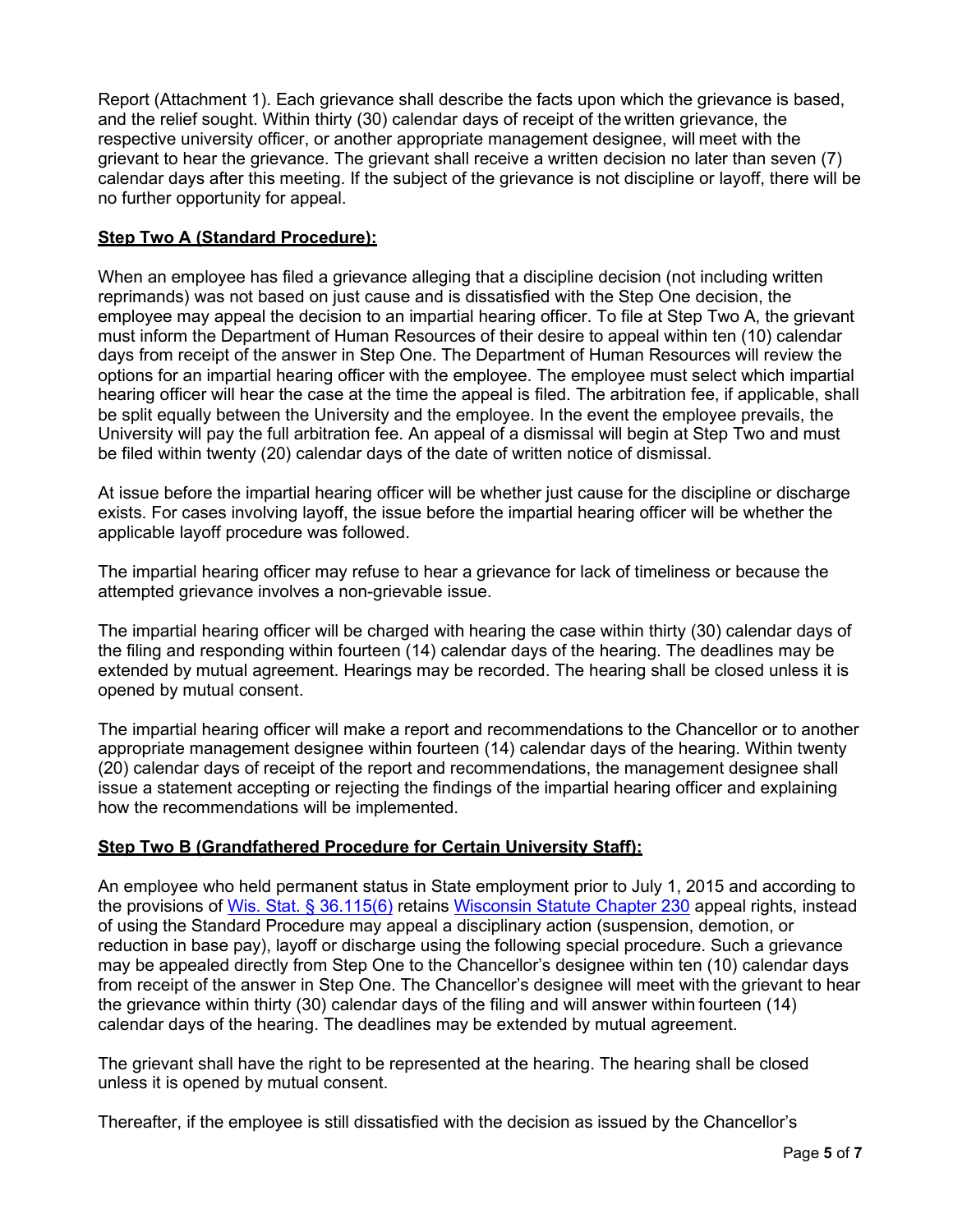designee, the employee may appeal the decision to the Wisconsin Employment Relations Commission (WERC) under [Wis. Stat. § 230.44\(1\)\(c\)](https://docs.legis.wisconsin.gov/statutes/statutes/230/II/44/1/c) within thirty (30) calendar days from the date of the decision being appealed. If an appeal to WERC is filed, no further steps in the grievance process will apply. The decision of the WERC may be subject to judicial review, but no appeal to the UW Board of Regents is available.

#### **Step Three – UW Board of Regents Review:**

For cases of dismissal only, a grievant that is dissatisfied with the Step Two A (Standard Procedure) decision may appeal the decision to the UW Board of Regents. If the matter is not appealed to the Board of Regents within thirty (30) calendar days, the grievance will be considered ineligible for Board review. Upon receiving an appeal, the President of the Board shall refer the appeal to the Board of Regents Personnel Matters Review Committee. In accordance with Board of Regents Bylaws, the Committee shall conduct a review based on the record of the matter created by the impartial hearing officer and the Chancellor's designee, and it shall prepare recommended findings and a decision, and shall transmit them to the full Board for final action. The full Board may confirm the Committee's recommendations, the Chancellor's designee's decision, or it may direct a different decision. No further appeal shall be available to the parties.

UW-Stevens Point is prohibited from granting relief that is retroactive beyond thirty (30) calendar days immediately preceding the filing of the grievance at the first step. No financial award may be ordered for any employee beyond back pay and benefits actually lost.

For information about the operation of the grievance procedure or how to appeal an action, contact the Department of Human Resources at 715-346-2606 or [hr@uwsp.edu.](mailto:hr@uwsp.edu)

## **8. Related Documents**

[UW-Stevens Point University Staff Disciplinary Policy and Procedures](https://www.uwsp.edu/hr/Documents/University%20Staff%20Disciplinary%20Policy.pdf)

[UW System Administrative Policy 1233:](https://www.wisconsin.edu/uw-policies/uw-system-administrative-policies/grievance-procedures/) Grievance Procedures

[UW System Administrative Policy 1277:](https://www.wisconsin.edu/uw-policies/uw-system-administrative-policies/compensation/compensation-merit-pay/) Compensation

[Wis. Stat. § 36.115\(4\)](https://docs.legis.wisconsin.gov/statutes/statutes/36/115/4)

[Wis. Stat. § 36.115\(6\)](https://docs.legis.wisconsin.gov/statutes/statutes/36/115/6)

[Wis. Stat. § Chapter 230](https://docs.legis.wisconsin.gov/statutes/statutes/230)

[Wis. Stat. § 230.44\(1\)\(c\)](https://docs.legis.wisconsin.gov/statutes/statutes/230/II/44/1/c)

The employee grievance form – [Appendix 1](https://www.wisconsin.edu/uw-policies/download/draft_policy_documents/Grievance-PDF.pdf)

#### **9. Policy History**

April 12, 2016: Links, contact information updated (phone number added), and formatting to align with UWSP policy formatting.

April 20, 2017: University Staff Council revisions to revise University Staff Grievance "Committee" to "Subcommittee," clarify membership of the University Staff Grievance Subcommittee, and clarify "days" as "calendar days."

December 5, 2019: Updated the definition of the Impartial Hearing Officer from the entire US Grievance Subcommittee to US Grievance Subcommittee Chair to be in compliance with LAB audit.